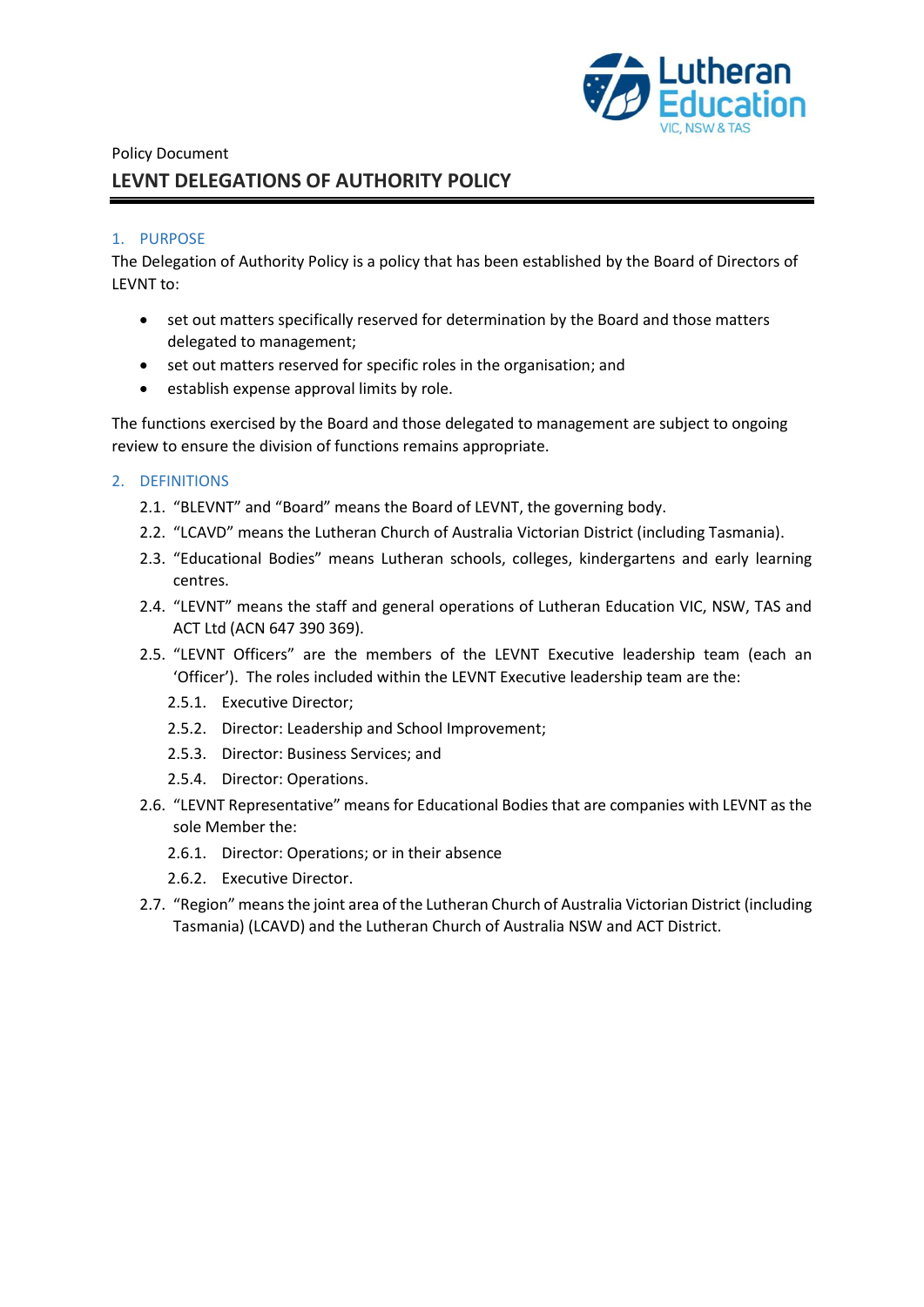# 3. MATTERS RESERVED FOR THE MEMBER

Matters reserved for the Member (LCAVD) include:

- 3.1. Appointment or removal of LEVNT Board Directors.
- 3.2. Approval prior to offering real property for sale.
- 3.3. Approval prior to mortgaging or otherwise encumbering any real property.
- 3.4. Approval to close an Educational Body.
- 3.5. Approval to disaffiliate an Educational Body.
- 3.6. Determination that LEVNT will cease to act as sole member of an Educational Body.

#### 4. MATTERS RESERVED FOR THE BOARD

Matters specifically reserved for the LEVNT Board include:

- 4.1. Recruitment, appointment, management, removal and succession planning for the position of Executive Director.
- 4.2. Approval of LEVNT organisational strategy and policies.
- 4.3. Approval of financial amounts above a certain limit.
- 4.4. Approval of contracts and obligations above a specified limit.
- 4.5. Succession planning for LEVNT Board positions.
- 4.6. Appointment or removal of Board Directors for Educational Bodies of the Region as defined in their constitutions.
- 4.7. Approval of or changes to the annual budget, auditor's report or annual financial statements for LEVNT.
- 4.8. All matters with the potential to have a material impact on the reputation of the organisation.
- 4.9. Ensuring that financial affairs are managed responsibly for LEVNT and for the Educational Bodies of the Region.
- 4.10. Approve Block Grant Authority expressions of interest and applications.

### 5. SCHOOL MATTERS DELEGATED TO THE MEMBER REPRESENTATIVE

Some LEVNT schools are incorporated as companies with LEVNT as the single Member. For these schools, matters that are delegated to the LEVNT Representative include:

- Execution of documents
- Communication to schools on behalf of the LEVNT Board
- Receiving proposals from schools for consideration and determination by the LEVNT Board

#### 6. DELEGATION OF AUTHORITY STATEMENT

BLEVNT assigns the roles and responsibilities associated with carrying out the functions of LEVNT to the staff of LEVNT, under the direction of the Executive Director.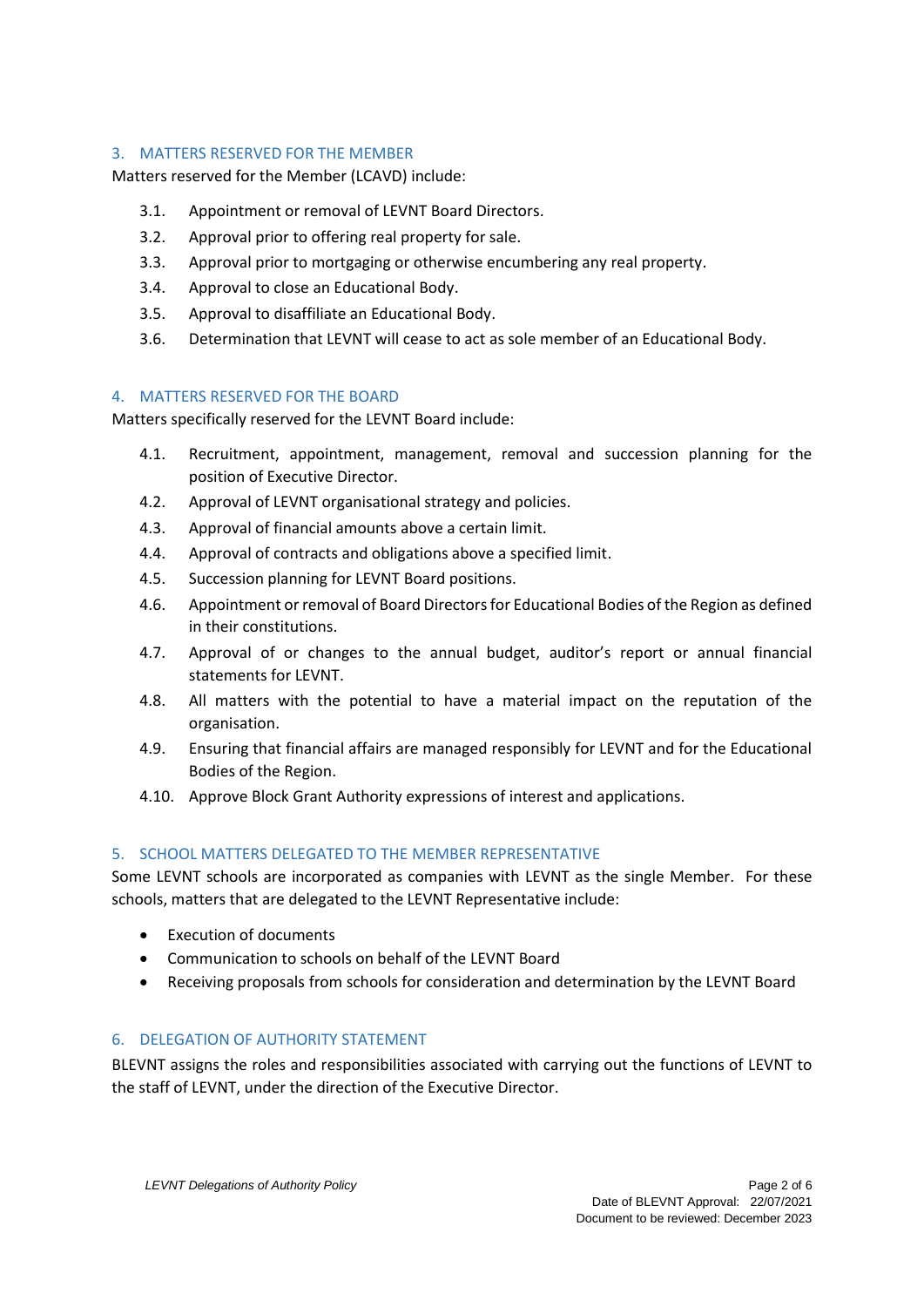# 7. LIMITS OF AUTHORITY

### **7.1. Authority**

LEVNT Officers may perform any of the following actions within the limitations as set out in this policy

- 7.1.1. Award or commit to any recurrent funding Agreement related to Educational Bodies of the Region;
- 7.1.2. Certify Educational Body information for appropriate Registration or Regulatory Authority for Educational Bodies of the Region;
- 7.1.3. Award or commit to any Educational Body one off or special purpose funding Agreement related contract for Educational Bodies of the Region;
- 7.1.4. Award or commit to provide financial assistance for Educational Bodies from LEVNT funds or cash reserves;
- 7.1.5. Award or commit to any contract to provide goods or services collectively for the Educational Bodies of the Region;
- 7.1.6. Award or commit to any contract for the LEVNT office;
- 7.1.7. Purchase or dispose of any LEVNT Asset within approved budget; or
- 7.1.8. Commit to budgeted and unbudgeted operating expenditure .

The Executive Director (non-delegable) can:

- 7.1.9. appoint an employee of LEVNT within the approved budget; or
- 7.1.10. terminate the employment of an employee of LEVNT.

### **7.2. Limitations**

Each LEVNT Officer must not, in exercising the Officer's powers under this Policy:

- 7.2.1. exceed the limits of authority set out in this policy;
- 7.2.2. enact an LEVNT governance or control policy without the approval of the BLEVNT;
- 7.2.3. delegate any of the Officer's non-delegable powers to another person; or
- 7.2.4. do anything which would or would be likely to involve a decision which is inconsistent with the LEVNT Constitution or Governance Charter.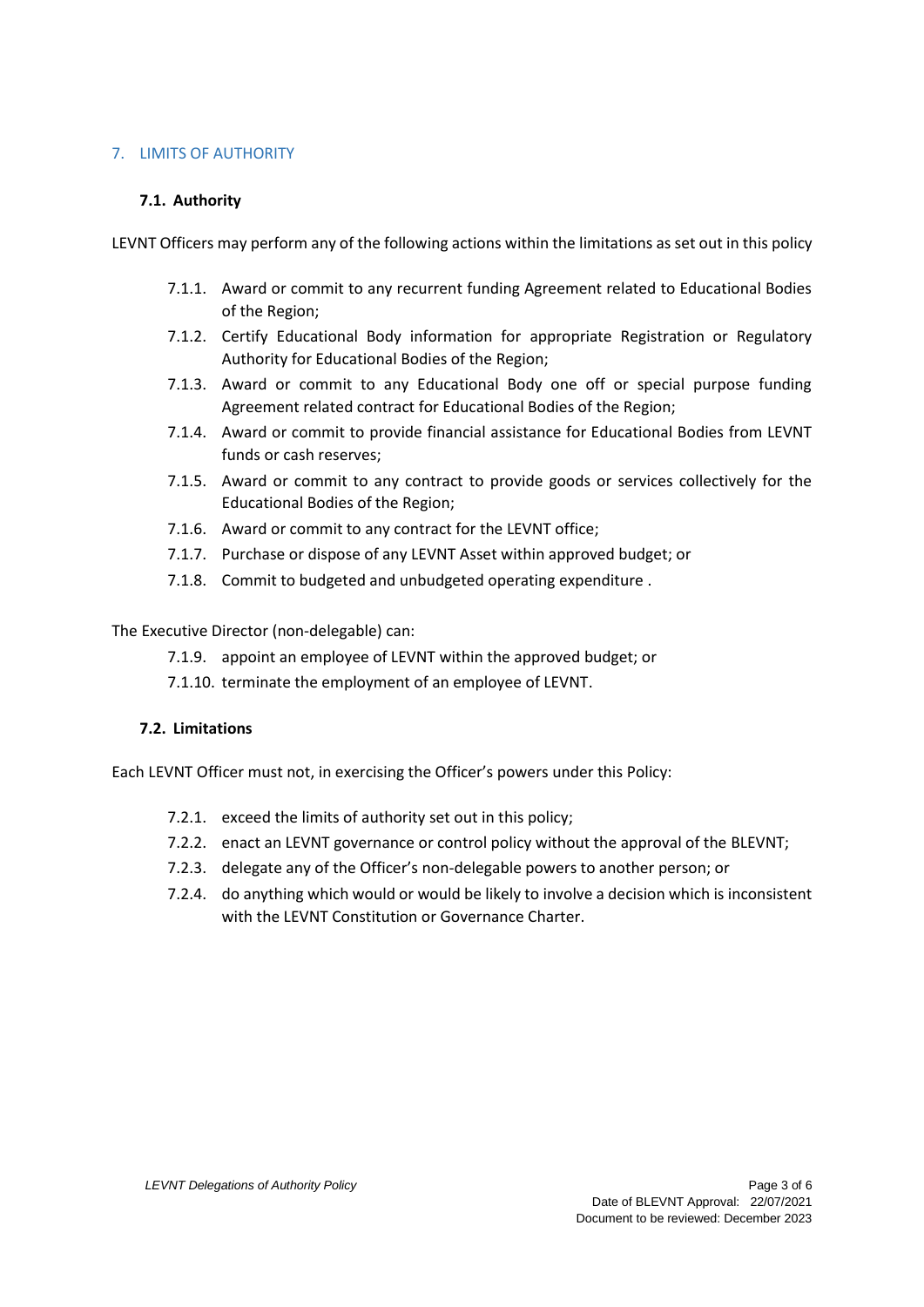### 8. FINANCIAL LIMITS

### **8.1. Purpose**

To define levels of financial authority to ensure that transactions are properly authorised by persons acting within their designated authority.

# **8.2. LEVNT Capital Expenditure Authorisation limits**

The following authorisation limits will apply for capital expenditure incurred within approved budgets.

| <b>LEVNT OFFICER TITLE</b>                                           | <b>FINANCIAL LIMIT OF AUTHORITY</b>                  |
|----------------------------------------------------------------------|------------------------------------------------------|
| <b>Executive Director</b>                                            | \$10,000                                             |
| <b>Director: Business Services</b>                                   | \$10,000                                             |
| <b>Executive Director and Director: Business Services</b><br>jointly | Unlimited up to maximum<br>approved budgeted amount. |
| Director: Leadership and School Improvement                          | \$5,000                                              |
| <b>Director: Operations</b>                                          | \$5,000                                              |

BLEVNT approval must be sought for expenditure that will exceed 10% of the total annual LEVNT capital budget.

# **8.3. LEVNT Operating Expenditure Authorisation limits**

The following authorisation limits will apply for operating expenditure incurred within approved budgets and related contracts including Contracts to provide goods or services collectively for Educational Bodies funded by LEVNT and contracts to provide goods or services to LEVNT.

| <b>LEVNT OFFICER TITLE</b>                                          | <b>FINANCIAL LIMIT OF AUTHORITY</b>                  |
|---------------------------------------------------------------------|------------------------------------------------------|
| <b>Executive Director</b>                                           | \$50,000                                             |
| <b>Director: Business Services</b>                                  | \$50,000                                             |
| Any other Director and Director: Business Services<br>jointly       | Unlimited up to maximum<br>approved budgeted amount. |
| Director: Leadership and School Improvement                         | \$10,000                                             |
| <b>Director: Operations</b>                                         | \$50,000                                             |
| Any two LEVNT Officers jointly when managing an<br>emergency event* | Up to \$150,000                                      |

\*An emergency event is an unforeseen event such as disaster recovery incident that requires urgent expenditure above the usual financial delegations. Expenditure must be ratified within 72 hours by the Executive Director or the BLEVNT. Where the Executive Director ratifies the emergency expenditure this must then be notified to the BLEVNT.

BLEVNT approval must be sought for expenditure that will exceed 5% of the total annual LEVNT operational budget.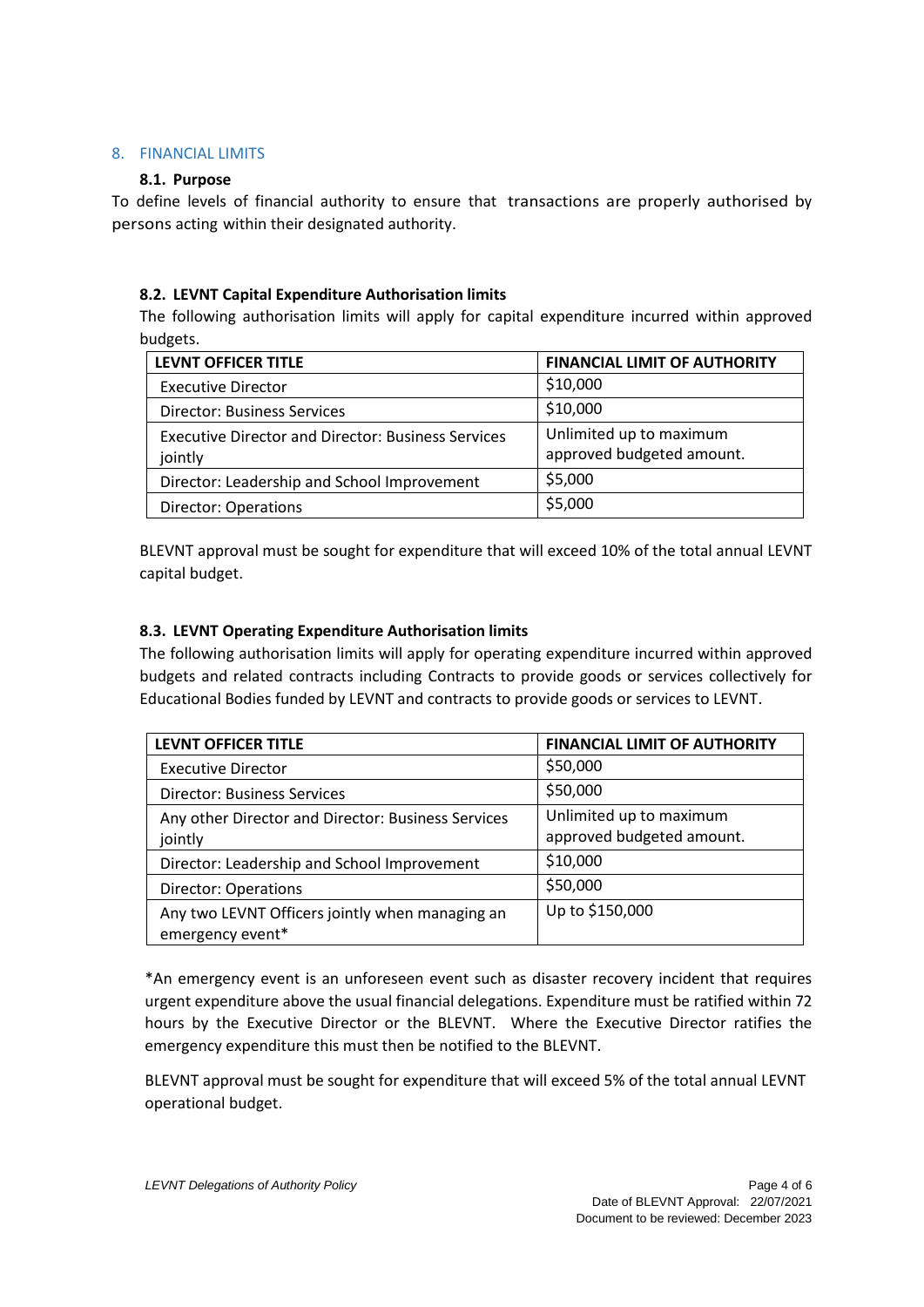# **8.4. Financial assistance to schools from LEVNT budget (non-delegable)**

The following limits will apply for financial assistance (grants not loans) provided to schools from within the LEVNT budget.

| <b>LEVNT OFFICER TITLE</b>                                           | <b>FINANCIAL LIMIT OF AUTHORITY</b> |
|----------------------------------------------------------------------|-------------------------------------|
| <b>Executive Director</b>                                            | \$10,000                            |
| <b>Director: Business Services</b>                                   | \$10,000                            |
| <b>Executive Director and Director: Business Services</b><br>jointly | \$50,000                            |
| Director: Leadership and School Improvement                          | \$5,000                             |
| <b>Director: Operations</b>                                          | \$5,000                             |

# **8.5. Financial assistance to schools from LEVNT funds and reserve accounts (non-delegable)**

The following limits will apply for financial assistance (grants or loans) provided to schools from within LEVNT funds (grants or loans) and reserve accounts (loans) to provide immediate and emergency assistance to schools.

| LEVNT OFFICER TITLE                                                  | <b>FINANCIAL LIMIT OF AUTHORITY</b> |
|----------------------------------------------------------------------|-------------------------------------|
| <b>Executive Director and Director: Business Services</b><br>jointly | \$50,000                            |